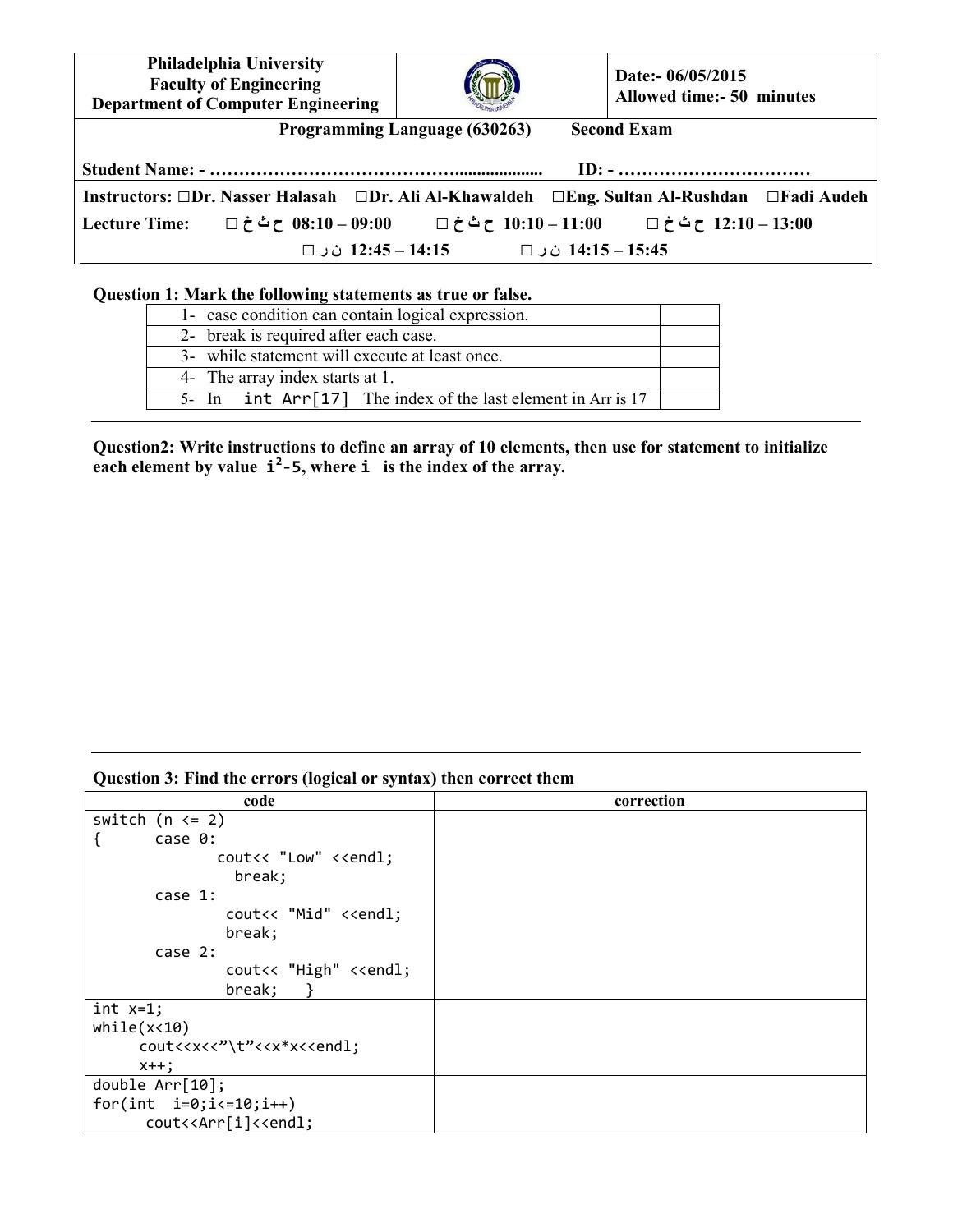**Question 4:What is the output of the following codes.** 

| for $(i = 1; i \le 4; i++)$                                   |  |
|---------------------------------------------------------------|--|
| €<br>$num = num + 10 * (i - 1);$                              |  |
| cout< <num<< "="" ";<="" td=""><td></td></num<<>              |  |
| }                                                             |  |
| $\text{int}x = 5, y = 50;$                                    |  |
| do                                                            |  |
| $\{$                                                          |  |
| $x = x + 10;$                                                 |  |
| cout<< x< <endl;< td=""><td></td></endl;<>                    |  |
| }while $(x < y)$ ;                                            |  |
| $int num = 13;$                                               |  |
| while (num>= $\theta$ )                                       |  |
| €                                                             |  |
| if (num % 5 == 0)                                             |  |
| break;                                                        |  |
| cout< <num<< "="" ";<="" td=""><td></td></num<<>              |  |
| $num = num - 4;$                                              |  |
| int alpha=4;                                                  |  |
| switch (alpha)                                                |  |
| $\{$                                                          |  |
| case 1:                                                       |  |
| case 2:                                                       |  |
| $alpha = alpha + 2;$                                          |  |
| cout< <alpha<<endl;< td=""><td></td></alpha<<endl;<>          |  |
| break;                                                        |  |
| case 4:                                                       |  |
| $alpha++;$                                                    |  |
| cout< <alpha<<endl;< td=""><td></td></alpha<<endl;<>          |  |
| case 5:                                                       |  |
| alpha = $2 * alpha;$                                          |  |
| cout< <alpha<<endl;< td=""><td></td></alpha<<endl;<>          |  |
| break;<br>case 6:                                             |  |
| $alpha = alpha + 5;$                                          |  |
| cout< <alpha<<endl;< td=""><td></td></alpha<<endl;<>          |  |
| default:                                                      |  |
| $alpha--;$                                                    |  |
| cout< <alpha<<endl;< td=""><td></td></alpha<<endl;<>          |  |
|                                                               |  |
| int list[5];                                                  |  |
| for (inti = $0; i < 5; i++)$                                  |  |
| €                                                             |  |
| $list[i] = 2 * i + 5;$                                        |  |
| if $(i % 2 == 0)$                                             |  |
| $list[i] = list[i] - 3;$                                      |  |
| }                                                             |  |
| for (inti = 4; i >=0; i-=3)                                   |  |
| ₹<br>cout< <list[i]<<endl;< td=""><td></td></list[i]<<endl;<> |  |
|                                                               |  |
|                                                               |  |